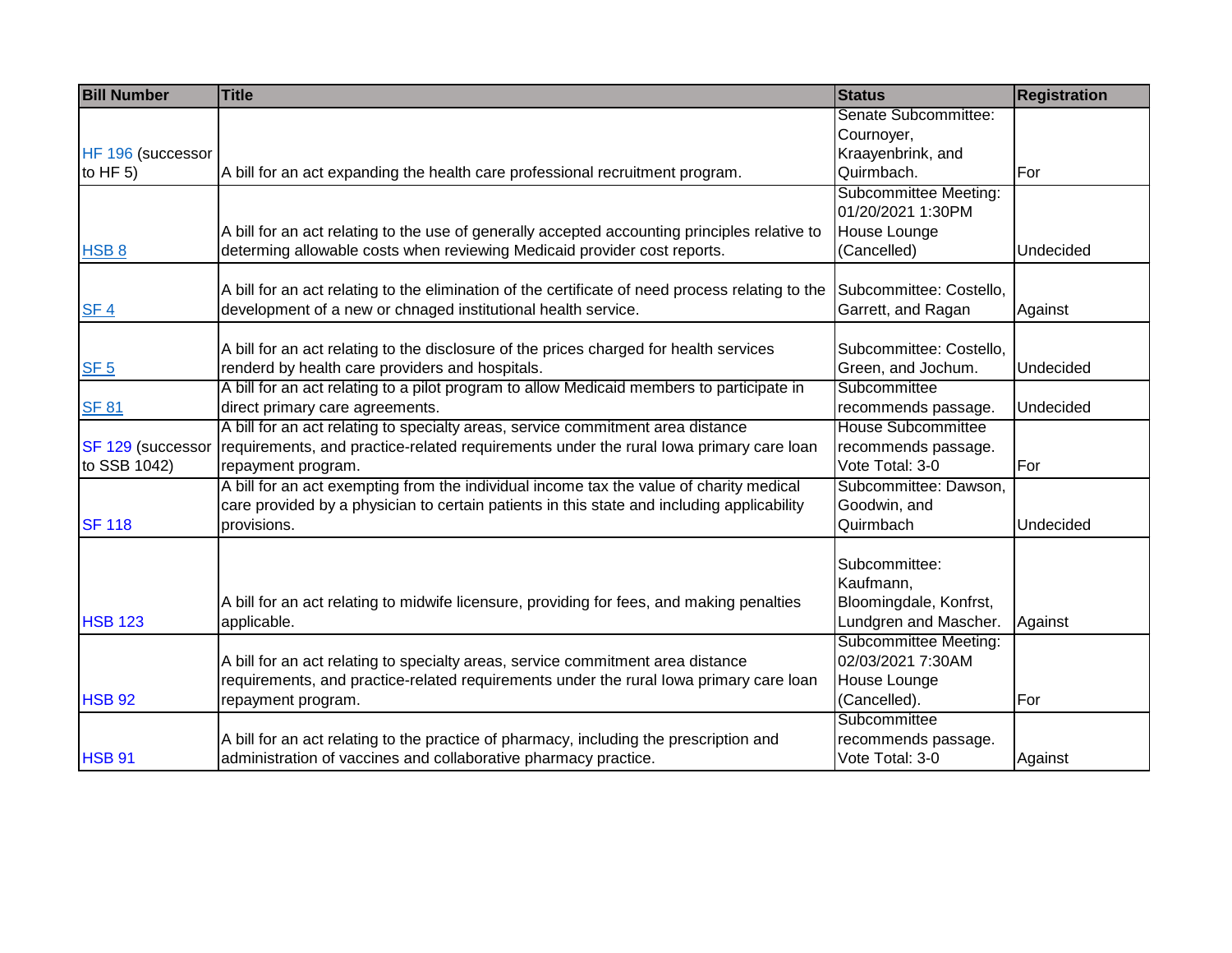|                   |                                                                                                                   | Subcommittee                       |           |
|-------------------|-------------------------------------------------------------------------------------------------------------------|------------------------------------|-----------|
|                   |                                                                                                                   | recommends                         |           |
|                   | A bill for an act relating to disciplinary hearings conducted by professional licensing                           | amendment and                      |           |
| <b>HSB 75</b>     | boards.                                                                                                           | passage. Vote Total: 3-0 Undecided |           |
|                   |                                                                                                                   | Subcommittee                       |           |
|                   |                                                                                                                   | recommends passage.                |           |
| <b>HSB 73</b>     | A bill for an act relating to the practice of pharmacy, and providing for a repeal.                               | Vote Total: 3-0                    | Undecided |
|                   | A bill for an act relating to reimbursement rates for health care services provided to                            |                                    |           |
|                   | covered persons by telehealth, and including effective date and retroactive applicability                         | Subcommittee: Johnson,             |           |
| <b>SF 92</b>      | provisions.                                                                                                       | Goodwin, and Petersen              | For       |
|                   |                                                                                                                   | Subcommittee                       |           |
|                   | A bill for an act relating to the operation of state government, including the review of state recommends         |                                    |           |
|                   | boards, the regulation of professions and occupations, and investigations conducted by                            | amendment and                      |           |
| <b>SSB 1046</b>   | state boards, and including effective date and applicability provisions.                                          | passage                            | Undecided |
|                   | A bill for an act relating to reimbursement rates for health care services for mental health                      |                                    |           |
| HF 294 (successor | conditions, illnesses, injuries, or diseases provided to covered persons by telehealth, and Introduced, placed on |                                    |           |
| to HF 89)         | including effective date and retroactive applicability provisions.                                                | calendar.                          | For       |
|                   | A bill for an act prohibiting the required immunization of children prior to enrollment in a                      |                                    |           |
|                   | licensed child care center or elementary or secondary school in lowa and providing for a                          | Introduced, referred to            |           |
| <b>HF 247</b>     | repeal.                                                                                                           | Human Resources.                   | Against   |
|                   |                                                                                                                   | Introduced, referred to            |           |
| <b>HF 217</b>     | A bill for an act relating to exemptions from required immunizations and vaccinations.                            | Human Resources.                   | Against   |
|                   | A bill for an act relating to reimbursement rates for providers of substance use disorder                         | Subcommittee: Fry,                 |           |
| <b>HF 205</b>     | treatment services and behavioral health services.                                                                | <b>Andrews and Sunde</b>           | Undecided |
|                   | A bill for an act relating to the prescribing and dispensing of self-administered hormonal                        | Subcommittee: Edler,               |           |
| <b>SSB 1157</b>   | contraceptives.                                                                                                   | Lofgren, and Ragan                 | Undecided |
|                   |                                                                                                                   |                                    |           |
|                   | A bill for an act relating to the administering, prescribing, or ordering of immunizations or                     | Subcommittee: Bradley,             |           |
| <b>HSB 175</b>    | vaccines by a licensed podiatric physician, and providing an effective date.                                      | <b>Bacon and Sunde</b>             | Undecided |
|                   | A bill for an act relating to requirements and prohibitions relating to vaccines and                              | Introduced, referred to            |           |
| <b>HF330</b>      | immunizations, and providing civil remedies.                                                                      | Human Resources                    | Against   |
|                   | A bill for an act relating to exemption from immunization based upon prerequisite                                 | Introduced, referred to            |           |
| <b>HF329</b>      | conditions relative to a vaccine.                                                                                 | Human Resources                    | Against   |
|                   | A bill for an act relating to the qualifications of noncertified staff providing early and                        |                                    |           |
|                   | periodic screening, diagnosis, and treatment benefit services under the Medicaid                                  | Subcommittee: Andrews,             |           |
| <b>HSB 172</b>    | program.                                                                                                          | Anderson and Moore, T              | Undecided |
|                   | A bill for an act relating to requirements and prohibitions relating to vaccines and                              | Introduced, referred to            |           |
| <b>SF 193</b>     | immunizations, and providing civil remedies.                                                                      | Human Resources.                   | Against   |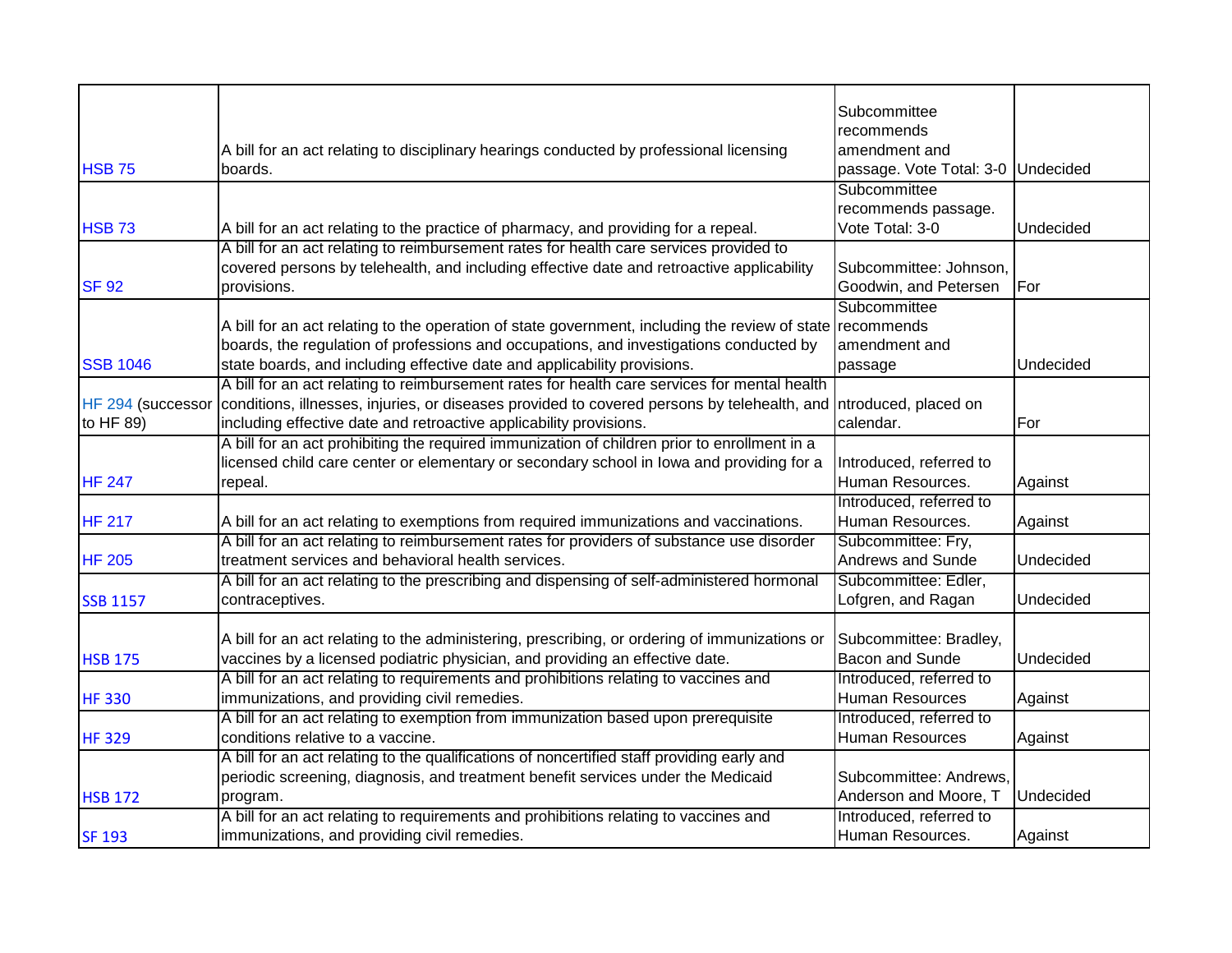|                  |                                                                                                                     | Subcommittee: Andrews.  |           |
|------------------|---------------------------------------------------------------------------------------------------------------------|-------------------------|-----------|
| <b>HSB 169</b>   | A bill for an act relating to Medicaid program processes and oversight.                                             | Hansen and Lundgren     | For       |
|                  |                                                                                                                     | Subcommittee Meeting:   |           |
|                  |                                                                                                                     | 02/04/2021 8:00AM RM    |           |
|                  | A bill for an act relating to direct health care agreements, and including effective date and 102, Sup. Ct. Consult |                         |           |
| <b>HF 289</b>    | applicability provisions.                                                                                           | (Cancelled)             | Undecided |
|                  |                                                                                                                     | Subcommittee            |           |
|                  | A bill for an act relating to the offering of interviews to medical residency position                              | recommends passage.     |           |
| <b>HF 270</b>    | applicants meeting certain criteria.                                                                                | Vote Total: 2-1         | Undecided |
|                  | A bill for an act prohibiting certain health carriers from excluding certain out-of-state                           |                         |           |
|                  | health care professionals from participating as providers, via telehealth, under the                                | Subcommittee            |           |
|                  | carriers' policies, plans, and contracts, and including effective date and applicability                            | recommends passage.     |           |
| <b>HF 269</b>    | provisions.                                                                                                         | Vote Total: 2-0         | Undecided |
|                  | A bill for an act establishing requirements relating to the residency of persons accepted                           |                         |           |
| HF 468 (Formerly | for admission to the state university of lowa's colleges of medicine and dentistry and                              | Introduced, placed on   |           |
| HSB 168.)        | requiring an annual report.                                                                                         | calendar.               | Undecided |
| SF 296 (Formerly | A bill for an act relating to the practice of pharmacy, including the prescription and                              | Committee report,       |           |
| SSB 1095.)       | administration of vaccines and collaborative pharmacy practice.                                                     | approving bill          | Against   |
|                  |                                                                                                                     |                         |           |
|                  |                                                                                                                     | Subcommittee Meeting:   |           |
|                  | A bill for an act designating certain graduate medical residents as employees of the state (02/15/2021 12:30PM      |                         |           |
| <b>HF 436</b>    | under the lowa tort claims Act.                                                                                     | House Lounge 1.         | Undecided |
| HF 434 (Formerly | A bill for an act relating to the prescribing and dispensing of self-administered hormonal                          | Introduced, placed on   |           |
| HSB 121.)        | contraceptives.                                                                                                     | calendar.               | Undecided |
| HF 431 (Formerly | A bill for an act relating to the provision of audio-only telehealth or telemedicine by health                      | Introduced, placed on   |           |
| HF 88).          | care professionals.                                                                                                 | calendar.               | Undecided |
|                  | A bill for an act relating to the practice of alternative and complementary medicine, and                           | Introduced, referred to |           |
| <b>HF 404</b>    | making penalties applicable.                                                                                        | <b>Human Resources</b>  | Against   |
|                  |                                                                                                                     | Subcommittee Meeting:   |           |
|                  |                                                                                                                     | 02/15/2021 12:30PM RM   |           |
| <b>SSB 1164</b>  | A bill for an act relating to Medicaid program processes and oversight.                                             | 24A.                    | For       |
|                  | A bill for an act relating to continuing education requirements for persons holding certain                         | Passed Senate, yeas 48, |           |
| <b>SF 354</b>    | professional and occupational licenses. (Formerly SF 163.)                                                          | nays 0                  | Undecided |
|                  |                                                                                                                     | Subcommittee: Boden,    |           |
|                  | A bill for an act relating to the time frame applicable to the adjustment of overpayment of                         | Brown-Powers and        |           |
| <b>HSB 225</b>   | claims under the Medicaid program, and including effective date provisions.                                         | Moore, T                | For       |
|                  | A bill for an act relating to participating network provider pharmacies and pharmacists                             | Subcommittee: Boden,    |           |
| <b>HSB 224</b>   | under Medicaid managed care.                                                                                        | <b>Bacon and Forbes</b> | Undecided |